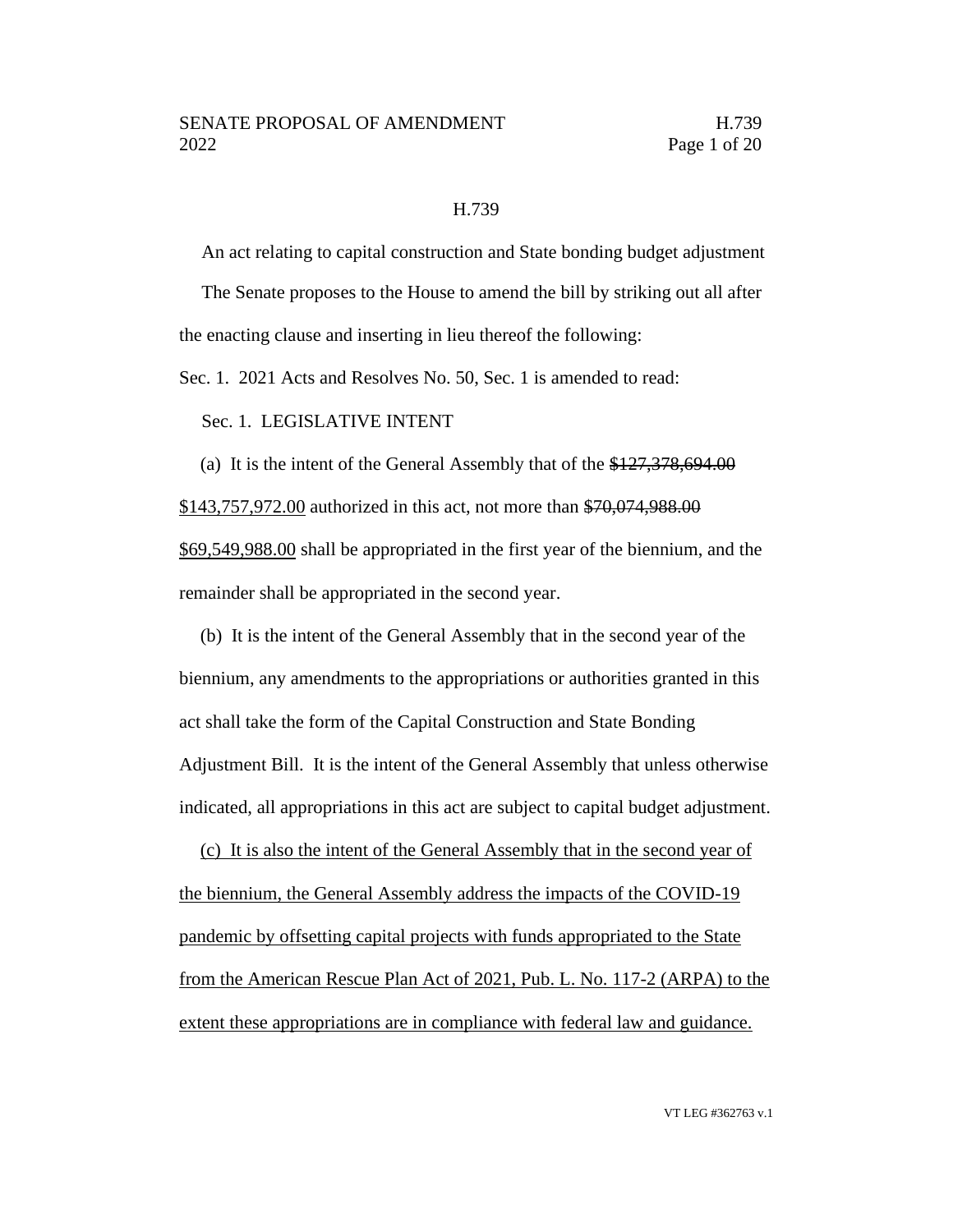Sec. 2. 2021 Acts and Resolves No. 50, Sec. 2 is amended to read:

Sec. 2. STATE BUILDINGS

\* \* \*

(c) The following sums are appropriated in FY 2023:

(1) Statewide, major maintenance: \$7,350,000.00 \$7,096,521.00

(2) Statewide, BGS engineering and architectural project costs:

\$3,747,442.00 [Repealed.]

\* \* \*

(12) Burlington, 32 Cherry Street, parking garage renovations planning,

design, and construction: \$865,000.00 \$565,000.00

\* \* \*

(15) Montpelier, State House, HVAC renovations:

\$2,535,000.00 \$6,800,000.00

\* \* \*

(17) Statewide, three-acre parcel, stormwater planning, design and

implementation:  $$600,000.00$ 

(18) Statewide, correctional facilities, door control system replacements:

\$670,000.00

(18) Burlington, 108 Cherry Street, parking garage repairs:

\$2,000,000.00

(19) Springfield, Southern State Correctional Facility, door control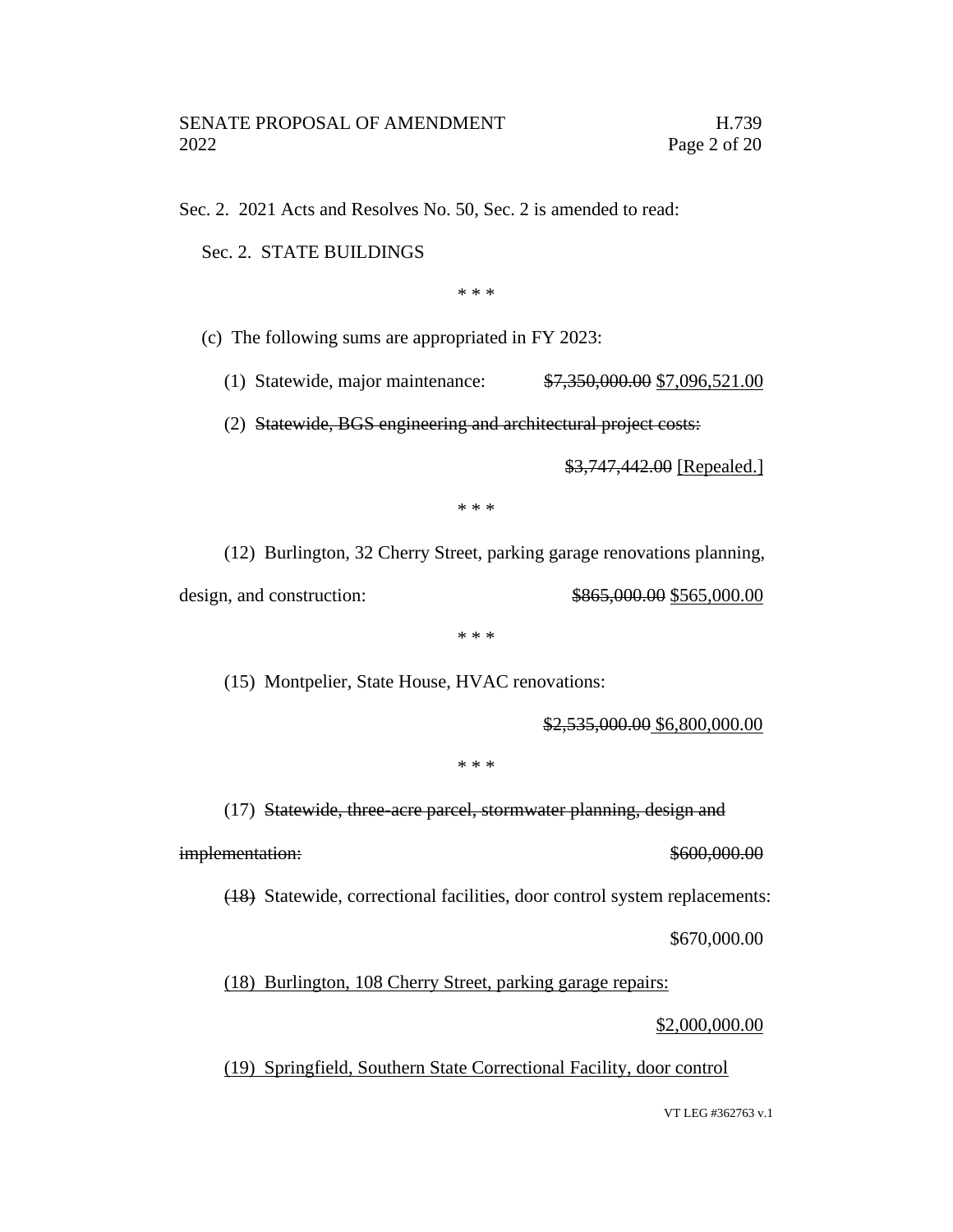| system replacement:                                                            | \$750,000.00                    |
|--------------------------------------------------------------------------------|---------------------------------|
| Windsor, former Southeast State Correctional Facility, necessary<br>(20)       |                                 |
| demolition, salvage, dismantling, and improvements to facilitate future use of |                                 |
| the facility:                                                                  | \$400,000.00                    |
| 133 State Street, renovations for the Office of Legislative<br>(21)            |                                 |
| Information Technology and shared common spaces:                               | \$1,400,000.00                  |
| Appropriation – FY 2022                                                        | \$19,316,774.00                 |
| Appropriation – FY 2023                                                        | \$24,800,442.00 \$28,714,521.00 |
| Total Appropriation – Section 2                                                | \$44,117,216.00 \$48,031,295.00 |
|                                                                                |                                 |

Sec. 3. 2021 Acts and Resolves No. 50, Sec. 3 is amended to read:

Sec. 3. HUMAN SERVICES

#### \* \* \*

(b) The following sums are appropriated in FY 2023 to the Department of Buildings and General Services for the Agency of Human Services for the following projects described in this subsection:

(1) Women's correctional facilities, replacement: \$1,000,000.00

(2) Statewide, correctional facility, life safety and security needs and enhancements: \$200,000.00

(3) Secure Residential Recovery Facility, design and construction:

### \$3,200,000.00

(4) Statewide, correctional facilities, accessibility improvements,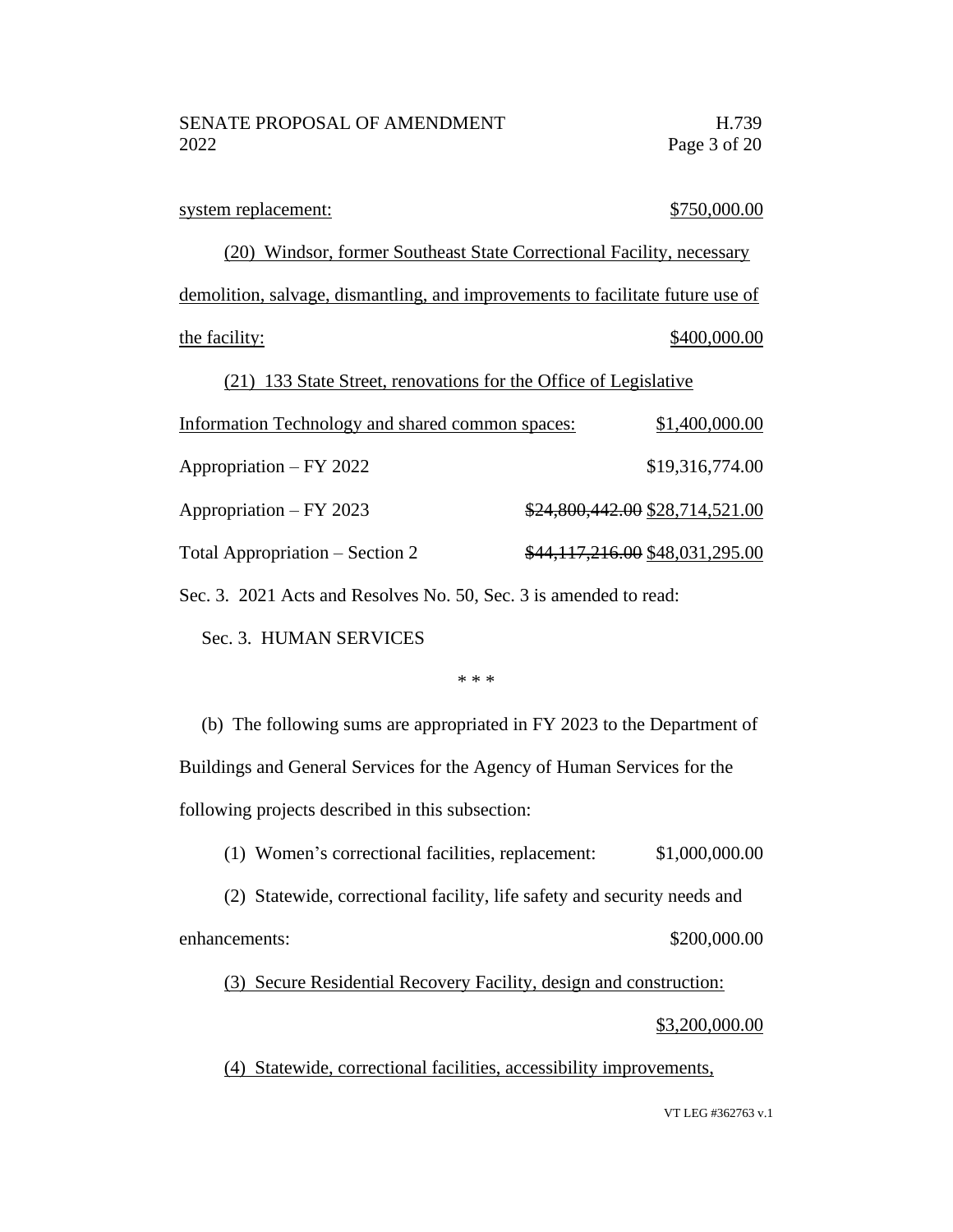Americans with Disabilities Act (ADA) compliance: \$1,200,000.00 (5) Statewide, correctional facilities, HVAC, programming, schematic design, and design documents:  $$500,000.00$ (6) Nursing school programs, capital grants, renovation or expansion of simulation laboratories:  $\qquad \qquad$  \$1,000,000.00

\* \* \*

 $(e)(1)$  For the amount appropriated in subdivision  $(b)(6)$  of this section, the Secretary of Administration shall establish a capital grant program for nursing school programs to enable them to increase student enrollment by renovating or expanding their simulation laboratories, or both. On or before August 15, 2022, the Secretary of Administration shall issue a request for information (RFI) to assess the capital needs at nursing programs in the State and develop the guidelines and eligibility criteria for the grant and determine the appropriate State entity to administer the program. The ROI process shall include a survey of nursing school programs at Vermont colleges and universities to determine what, if any, capital needs exist for the expansion of nursing school simulation laboratories. The process shall also include an assessment of capital needs relating to technology upgrades to allow for remote access.

(2) On or before January 15, 2023, the Agency or Department responsible for distributing the grant funds shall submit a report to the House Committees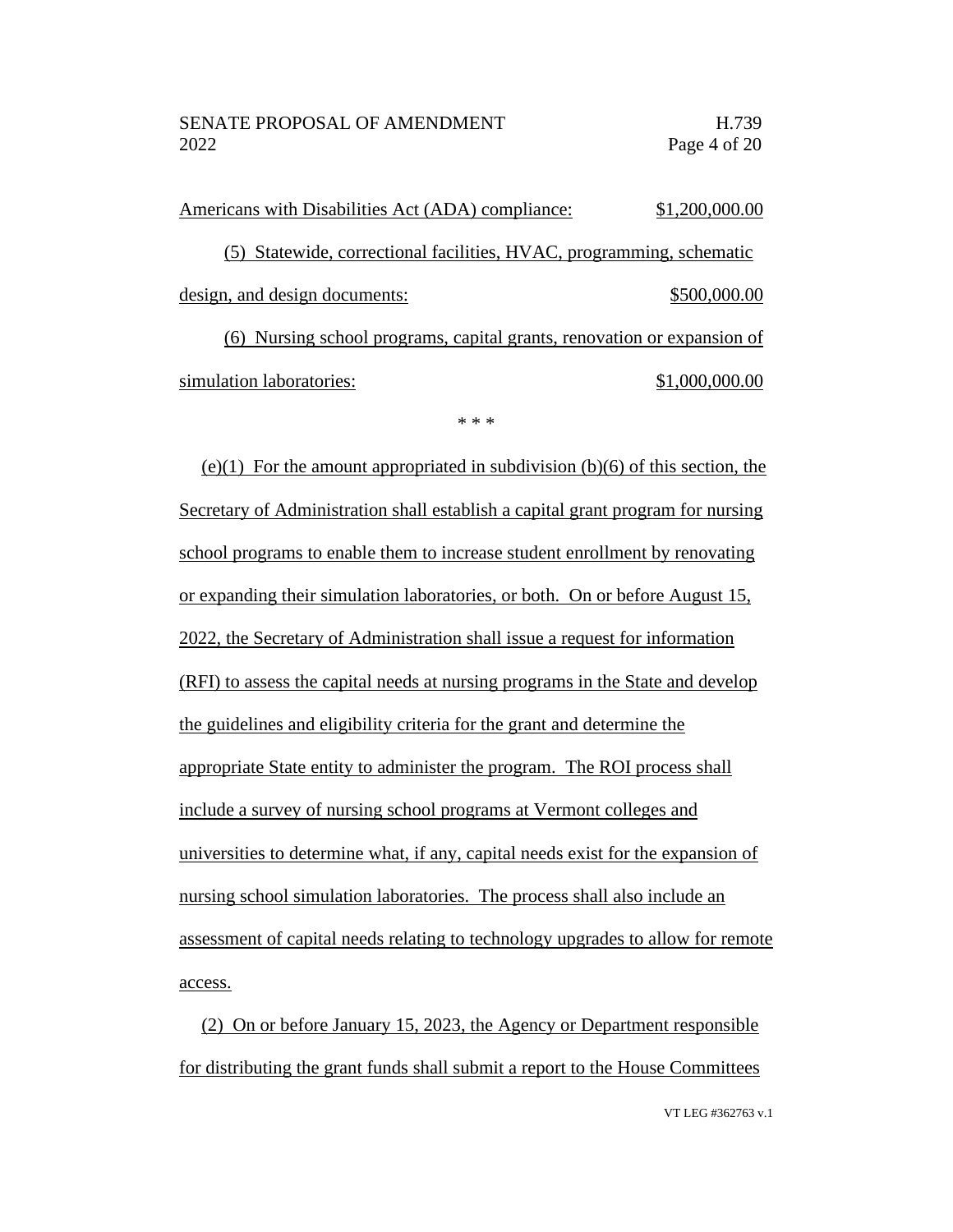on Corrections and Institutions and on Health Care and the Senate Committee on Health and Welfare and on Institutions with the results of the assessment described in subdivision (1) of this subsection.

\* \* \*

Appropriation – FY 2022 \$12,350,000.00 Appropriation – FY 2023  $\frac{$1,200,000.00}{$7,100,000.00}$ Total Appropriation – Section 3  $\frac{$13,550,000.00}{$13,550,000.00}$ 

Sec. 4. 2021 Acts and Resolves No. 50, Sec. 4 is amended to read:

Sec. 4. COMMERCE AND COMMUNITY DEVELOPMENT

\* \* \*

(b) The following sums are appropriated in FY 2023 to the Agency of Commerce and Community Development for the following projects described in this subsection:

(1) Major maintenance at statewide historic

sites: \$350,000.00 \$683,000.00

\* \* \*

(d) The Division of Historic Preservation shall conduct a facilities condition assessment on all the buildings and structures of the State Historic Sites within the next five years, with a cyclical update plan. Those buildings and structures open to the public shall be prioritized for investigation.

(e) It is the intent of the General Assembly to encourage the Lake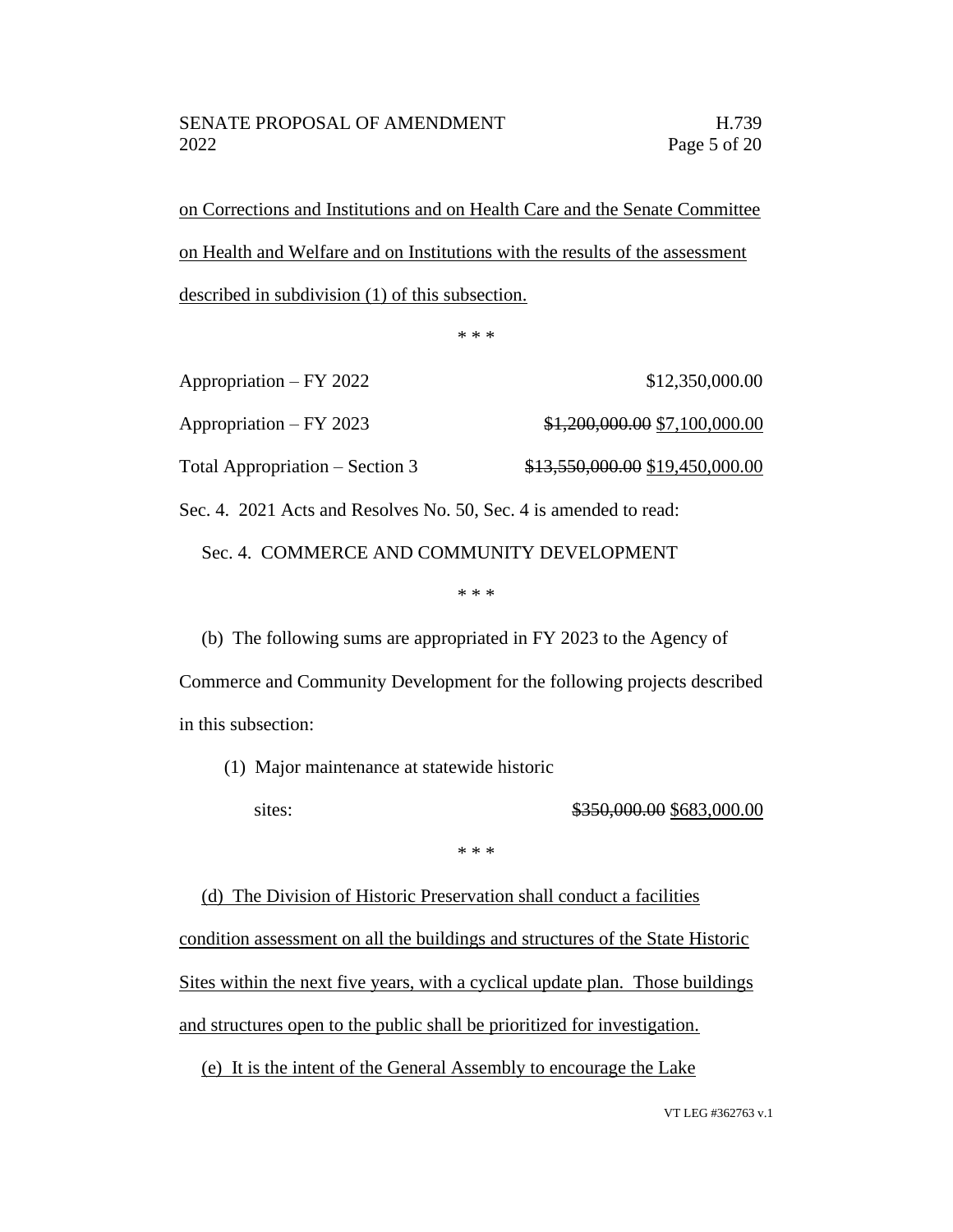Champlain Maritime Museum to, in addition to the development of a decommissioning plan, explore all options for the ongoing use of the Schooner Lois McClure. Appropriation – FY 2022 \$473,000.00 Appropriation – FY 2023 \$733,000.00 Total Appropriation – Section 4  $$1,206,000.00$ 

Sec. 5. 2021 Acts and Resolves No. 50, Sec. 8 is amended to read:

Sec. 8. VERMONT STATE COLLEGES

\* \* \*

(b) The following sums are appropriated in FY 2023 to the Vermont State Colleges for the projects described in this subsection:

(1) construction, renovation, and major maintenance at any facility owned or operated in the State by the Vermont State Colleges: \$2,000,000.00

(2) infrastructure transformation planning and space modification:

\$100,000.00 \$900,000.00

Appropriation – FY 2022 \$2,000,000.00 Appropriation – FY 2023  $$2,100,000.00$  \$2,900,000.00

Total Appropriation – Section 8  $$4,100,000.00$  \$4,900,000.00

Sec. 6. 2021 Acts and Resolves No. 50, Sec. 9 is amended to read:

Sec. 9. NATURAL RESOURCES

\* \* \*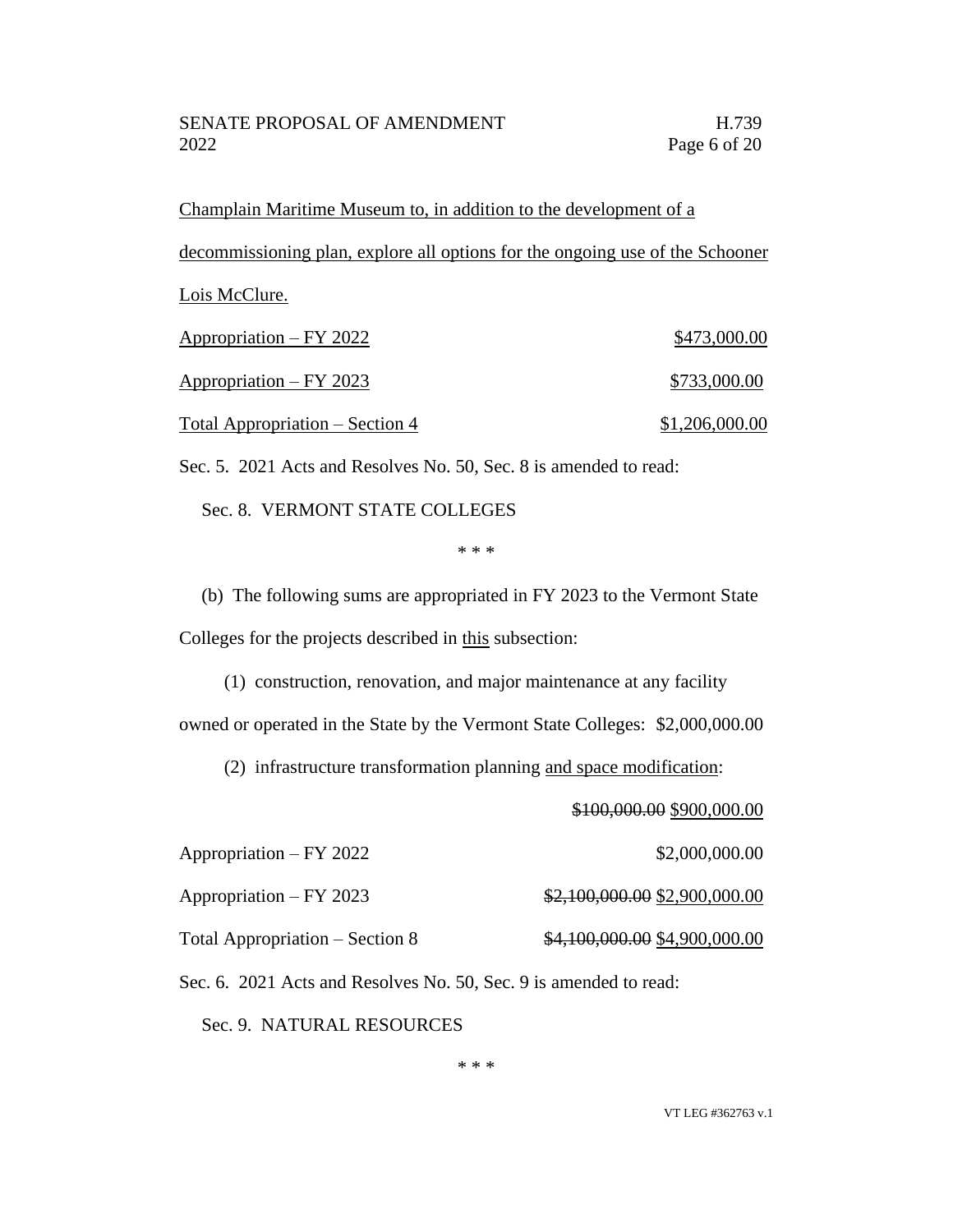### SENATE PROPOSAL OF AMENDMENT FOR THE H.739 2022 Page 7 of 20

(e) The following sums are appropriated in FY 2023 to the Agency of Natural Resources for the Department of Environmental Conservation for the projects described in this subsection:

\* \* \*

(2) Dam safety and hydrology projects High and Significant Hazard Dam, dam safety improvements:  $\frac{$805,000.00}{$3,115,000.00}$ 

\* \* \*

(4) Little Hosmer Dam, rehabilitation: \$190,000.00 (5) Infrastructure Investment and Jobs Act, Drinking and Clean Water State Revolving Fund, State match:  $$2,833,980.00$ 

(f) The following sums are appropriated in FY 2023 to the Agency of Natural Resources for the Department of Forests, Parks and Recreation for the following projects:

(1) Infrastructure rehabilitation, including statewide small-scale rehabilitation, wastewater repairs, preventive improvements and upgrades of restrooms and bathhouses, and statewide small-scale road rehabilitation projects: \$4,476,553.00 \$4,251,553.00

(2) Rustic Cabin Construction Program: \$500,000.00 \$700,000.00

(g) The following amounts are appropriated in FY 2023 to the Agency of Natural Resources for the Department of Fish and Wildlife for the projects described in this subsection: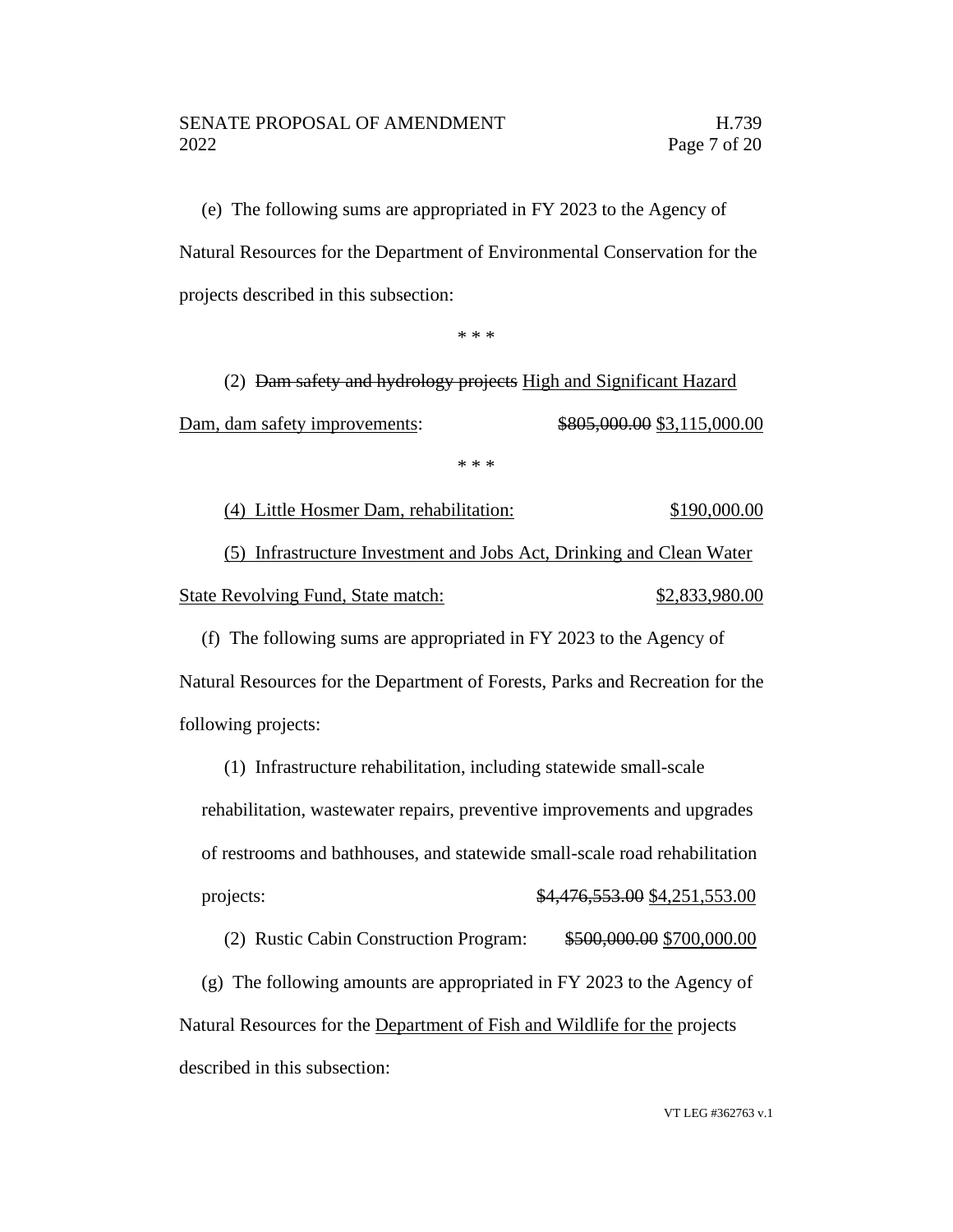(1) General infrastructure projects, including small-scale maintenance and rehabilitation of infrastructure:  $$1,083,500.00$ 

(2) Lake Champlain Walleye Association, Inc., to upgrade and repair the

Walleye rearing, restoration, and stocking infrastructure: \$25,000.00

\$50,000.00

(h) The following shall apply to the amounts appropriated in this section:

(1) For the amounts appropriated in subdivision (e)(5) of this section, the funds shall not be released until the federal grant has been received by the State.

(2) For the amount appropriated in subdivision  $(f)(2)$  of this section, the Department of Forests, Parks and Recreation is authorized to use not more than \$200,000.00 to work with career technical education centers for assistance

with the Rustic Cabin Construction Program.

| Appropriation – FY 2022         | \$11,455,214.00                 |
|---------------------------------|---------------------------------|
| Appropriation – FY 2023         | \$9,853,264.00 \$15,187,244.00  |
| Total Appropriation – Section 9 | \$21,308,478.00 \$26,642,458.00 |

Sec. 7. 2021 Acts and Resolves No. 50, Sec. 10 is amended to read:

Sec. 10. CLEAN WATER INITIATIVES

\* \* \*

(c) The sum of \$500,000.00 is appropriated in FY 2022 to the Agency of Natural Resources for forestry access roads, recreation access roads, and water

VT LEG #362763 v.1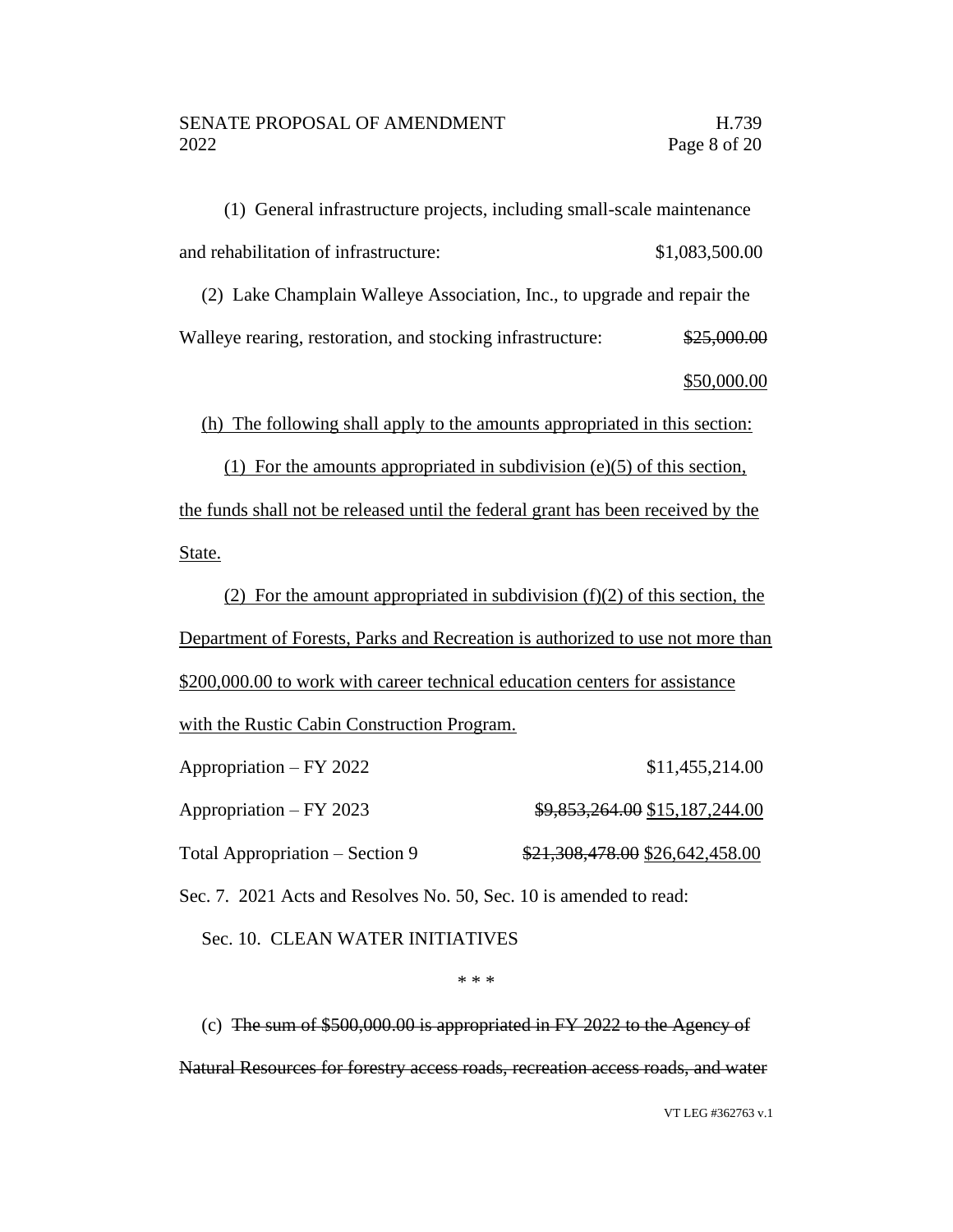quality improvements. [Repealed.]

\* \* \*

(e) The sum of \$11,000,000.00 is appropriated in FY 2023 to the Agency of Natural Resources for the Department of Environmental Conservation for clean water implementation projects The amount of \$200,000.00 is appropriated in FY 2023 to the Agency of Agriculture, Food and Markets for

water quality grants and contracts.

\* \* \*

(i) The following amounts are appropriated in FY 2023 to the Agency of Natural Resources for the Department of Environmental Conservation for the projects described in this subsection:

(1) Water Pollution Control Fund, Clean Water State/EPA Revolving Loan Fund (CWSRF) match: \$1,548,219.00

(2) Municipal Pollution Control Grants, pollution control projects and planning advances for feasibility studies:  $$2,715,000.00$ 

 $(j)(1)$  The following amounts are appropriated in FY 2023 to the Vermont Housing and Conservation Board for the projects described in this subsection:

(A) Agricultural water quality projects: \$200,000.00

(B) Land conservation and water quality projects: \$2,000,000.00

(2) A grant issued under subdivision  $(1)(A)$  of this subsection:

(A) shall not be considered a State grant under 6 V.S.A. chapter 215,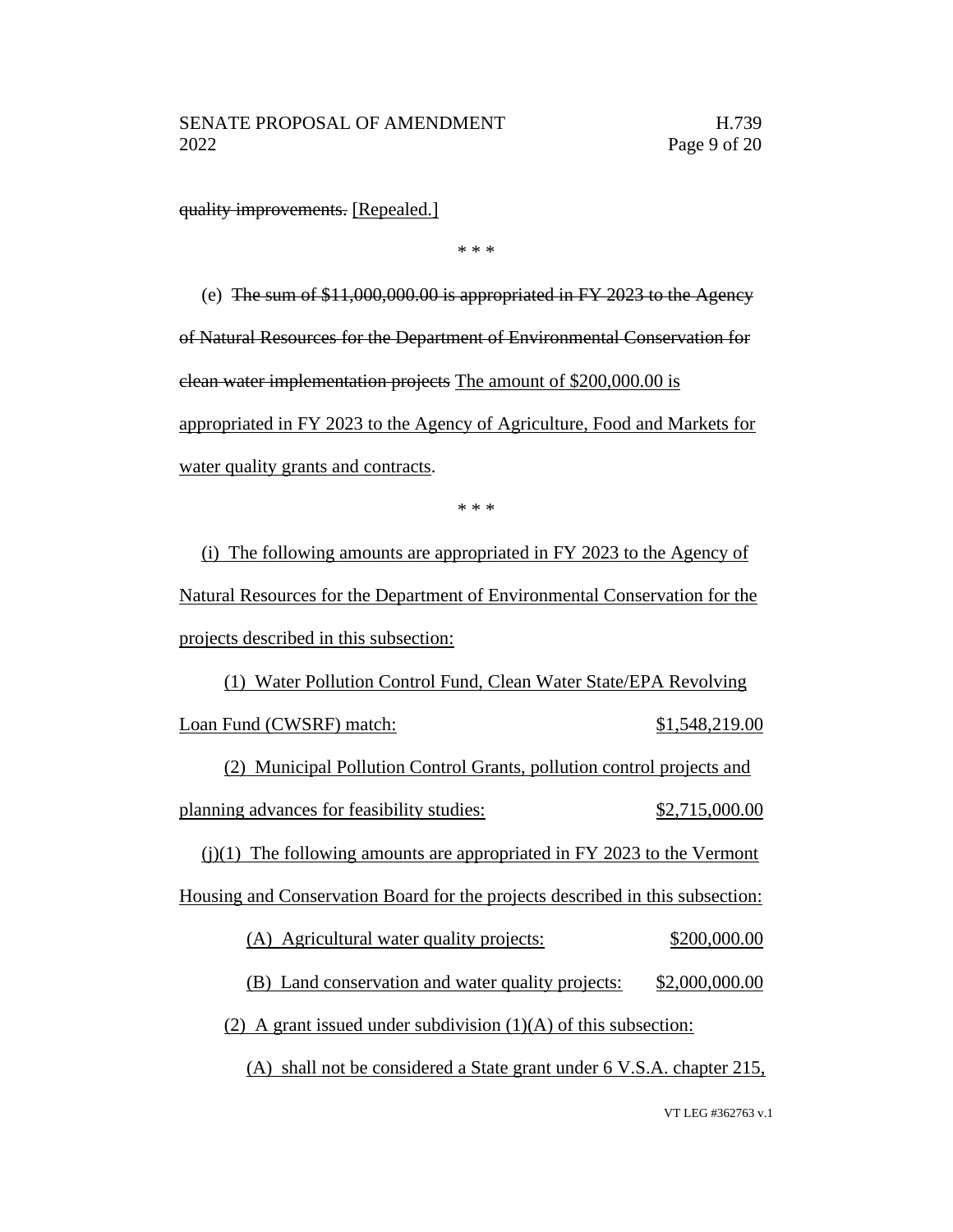subchapter 3 for purposes of calculating the maximum amount of a State water quality assistance award under 6 V.S.A. § 4824 or 4826; and

|                                  | (B) may be used to satisfy a grant recipient's cost share requirements. |
|----------------------------------|-------------------------------------------------------------------------|
| Appropriation – FY 2022          | \$11,000,000.00 \$10,500,000.00                                         |
| Appropriation – FY 2023          | \$11,000,000.00 \$6,663,219.00                                          |
| Total Appropriation – Section 10 | \$22,000,000.00 \$17,163,219.00                                         |

Sec. 8. 2021 Acts and Resolves No. 50, Sec. 11 is amended to read:

Sec. 11. MILITARY

(a) The sum of \$900,000.00 is appropriated in FY 2022 to the Department of Military for maintenance, renovations, and ADA compliance at State armories.

(b) The sum of \$900,000.00 are \$1,100,000.00 is appropriated in FY 2023 to the Department of Military for the projects described in subsection (a) of this section.

Appropriation – FY 2022 \$900,000.00 Appropriation – FY 2023  $\frac{$900,000.00}{1,100,000.00}$ Total Appropriation – Section 11  $$1,800,000.00 \frac{$2,000,000.00}{2}$ 

Sec. 9. 2021 Acts and Resolves No. 50, Sec. 12 is amended to read:

Sec. 12. PUBLIC SAFETY

\* \* \*

(b) The sum of \$50,000.00 is appropriated in FY 2023 to the Department of

VT LEG #362763 v.1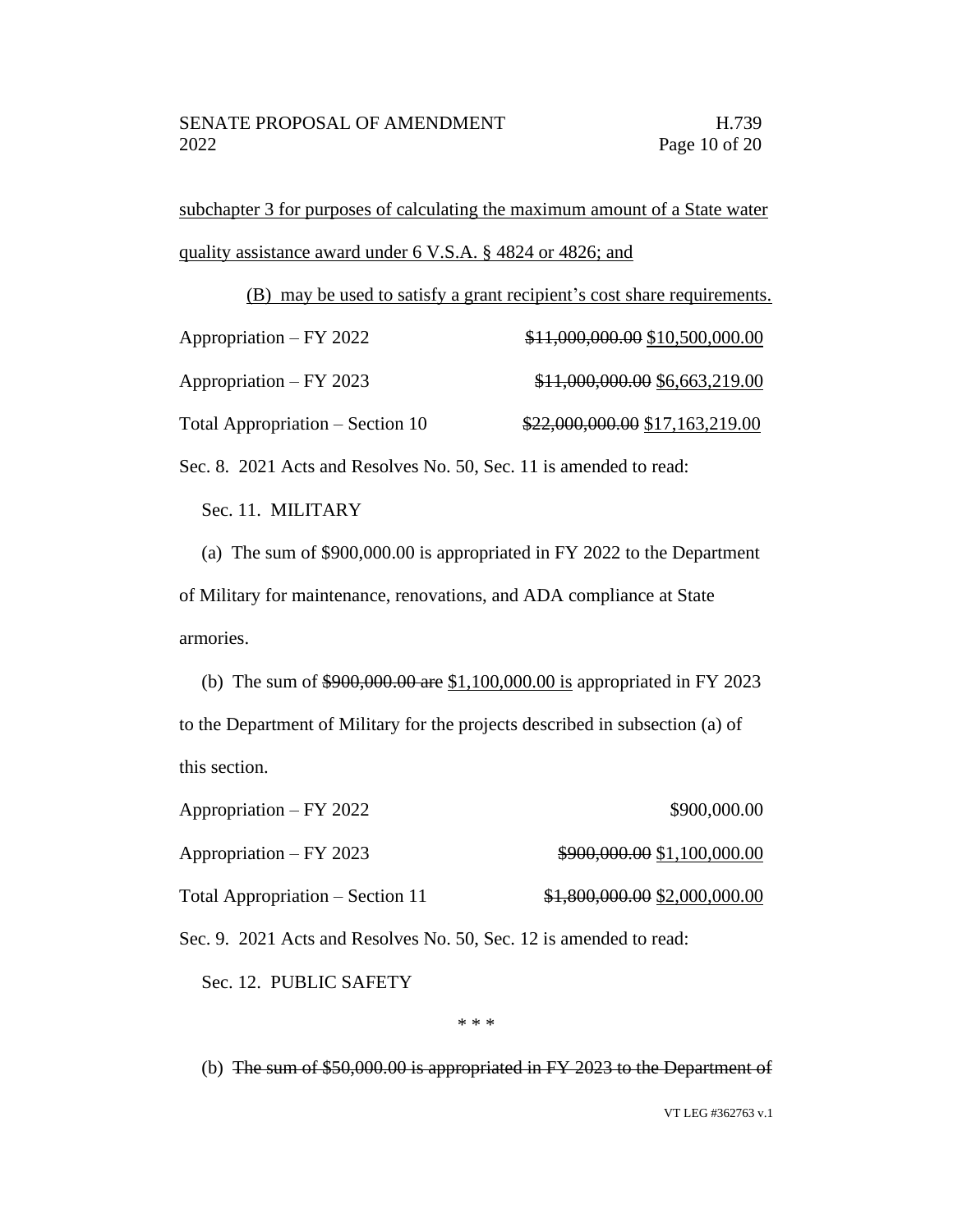Public Safety for a feasibility study for the Vermont Police Academy in

Pittsford. The following amounts are appropriated in FY 2023 to the

Department of Public Safety for the projects described in this subsection:

(1) Pittsford, Vermont Policy Academy, feasibility study: \$50,000.00

(2) Williston Public Safety Field Station, construction: \$3,500,000.00

Appropriation – FY 2022 \$6,120,000.00

Appropriation – FY 2023  $$50,000.00$  \$3,550,000.00

Total Appropriation – Section 12  $\frac{$6,170,000.00}{$6,170,000.00}$ 

Sec. 10. 2021 Acts and Resolves No. 50, Sec. 13 is amended to read:

Sec. 13. AGRICULTURE, FOOD AND MARKETS

\* \* \*

(b) The sum of \$350,000.00 \$1,400,000.00 is appropriated in FY 2023 to the Department of Buildings and General Services for the Agency of Agriculture, Food and Markets for the project described in subsection (a) of this section major maintenance, renovation, and modernization planning and design at the Vermont Building at the Eastern States Exhibition.

Appropriation – FY 2022 \$260,000.00

Appropriation – FY 2023  $\qquad\qquad$  \$350,000.00 \$1,400,000.00

Total Appropriation – Section 13  $$610,000.00 $1,660,000.00$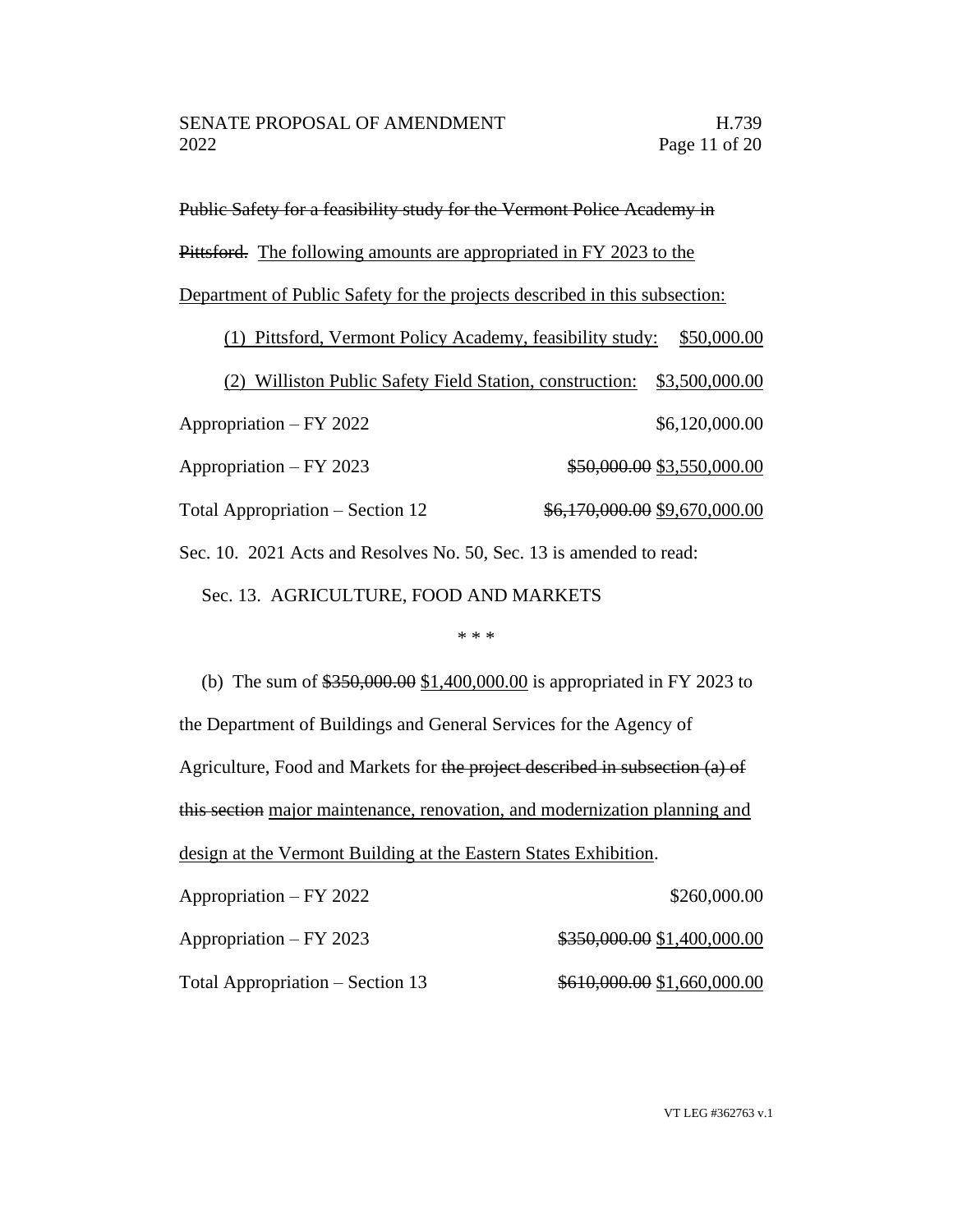Sec. 11. 2021 Acts and Resolves No. 50, Sec. 17a is added to read: Sec. 17a. SERGEANT AT ARMS The amount of \$185,000.00 is appropriated in FY 2023 to the Sergeant at Arms for upgrades to 2 Governor Aiken Avenue. Total Appropriation – Section 17a  $$185,000.00$ Sec. 12. 2021 Acts and Resolves No. 50, Sec. 17b is added to read: Sec. 17b. FY 2022 AND FY 2023; AMERICAN RESCUE PLAN ACT; STATE AND LOCAL FISCAL RECOVERY FUND; CAPITAL PROJECTS; AUTHORIZATIONS (a) Findings. The General Assembly finds: (1) In 2021 Acts and Resolves No. 74, Sec. G.700(c), the General Assembly authorized the Commissioner of Finance and Management to use

not more than \$15,000,000.00 in American Rescue Plan Act (ARPA) funds to offset capital funds appropriated to projects supporting water and sewer infrastructure in fiscal year 2022 to the extent feasible under federal law and guidance.

(2) The Governor's fiscal year 2022–2023 capital budget adjustment report included recommendations for water and sewer infrastructure projects historically funded in the State's capital construction act that could be funded in fiscal years 2022 and 2023 with ARPA funds.

(3) The General Assembly finds that in addition to the capital projects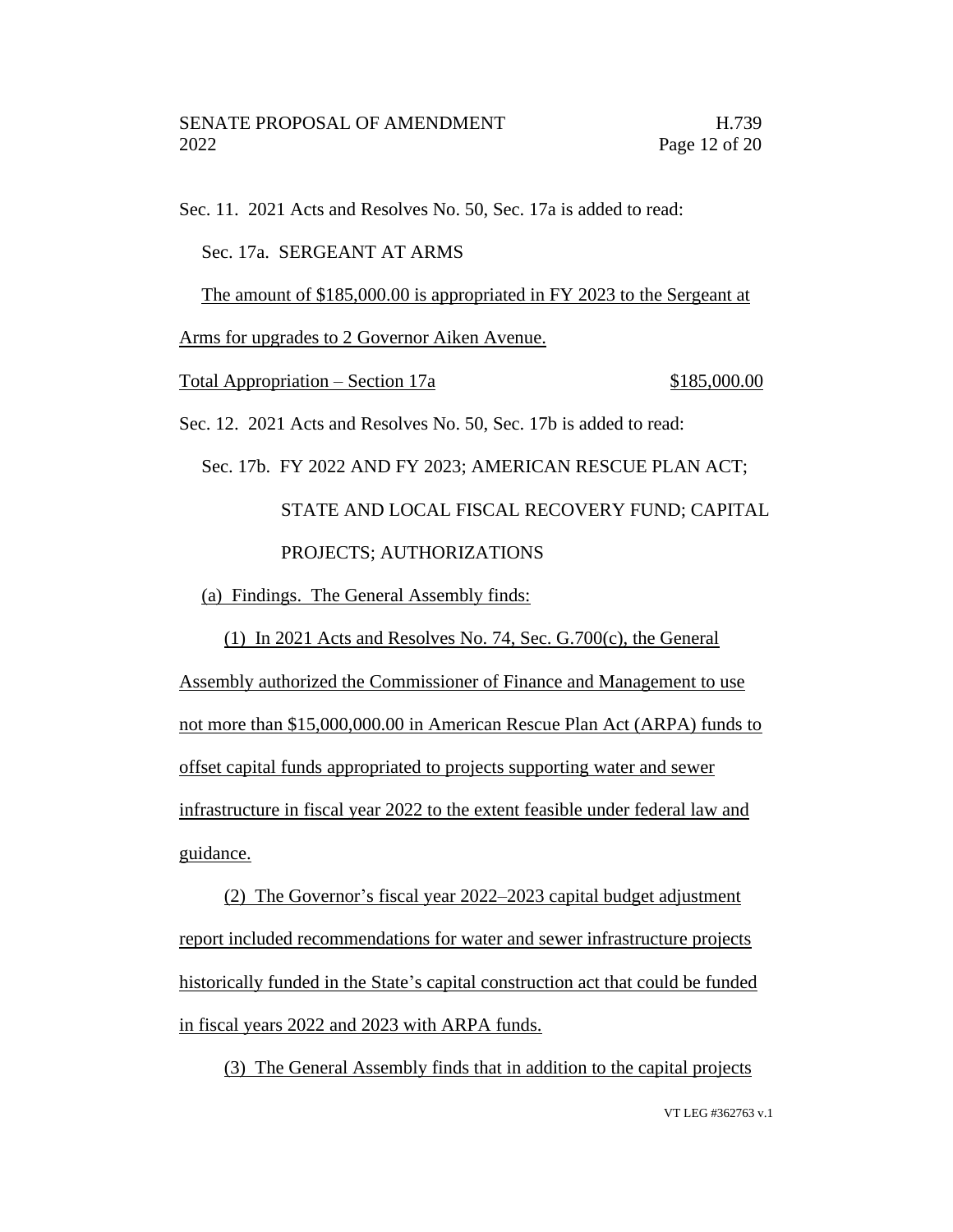identified by the Governor's fiscal year 2022–2023 capital budget adjustment report, there are other capital projects that can be funded in fiscal year 2023 with ARPA funds.

(b) Intent. It is the intent of the General Assembly to authorize certain projects that are eligible for ARPA funds in this act but appropriate the funds for these projects in the FY 2023 Annual Appropriations Act.

(c) Authorizations. In fiscal years 2022 and 2023, the following capital projects are authorized to be undertaken with funds appropriated in the FY 2023 Annual Appropriations Act:

(1) In FY 2022 and FY 2023, the Department of Forests, Parks and Recreation is authorized to upgrade forestry access roads, recreation access roads, and make water quality improvements to these roads.

(2) In FY 2023, in addition to the amounts appropriated in Sec. 10(e) of this act, the Agency of Agriculture, Food and Markets is authorized to issue water quality grants and contracts.

(3) In FY 2023, in addition to the amounts appropriated in Sec.  $10(i)(2)$ of this act, the Department of Environmental Conservation is authorized to issue municipal pollution control grants.

(4) In FY 2023, the Department of Forests, Parks and Recreation is authorized to make wastewater repairs and water and sewer infrastructure improvements and upgrades to restrooms and bathhouses at State parks.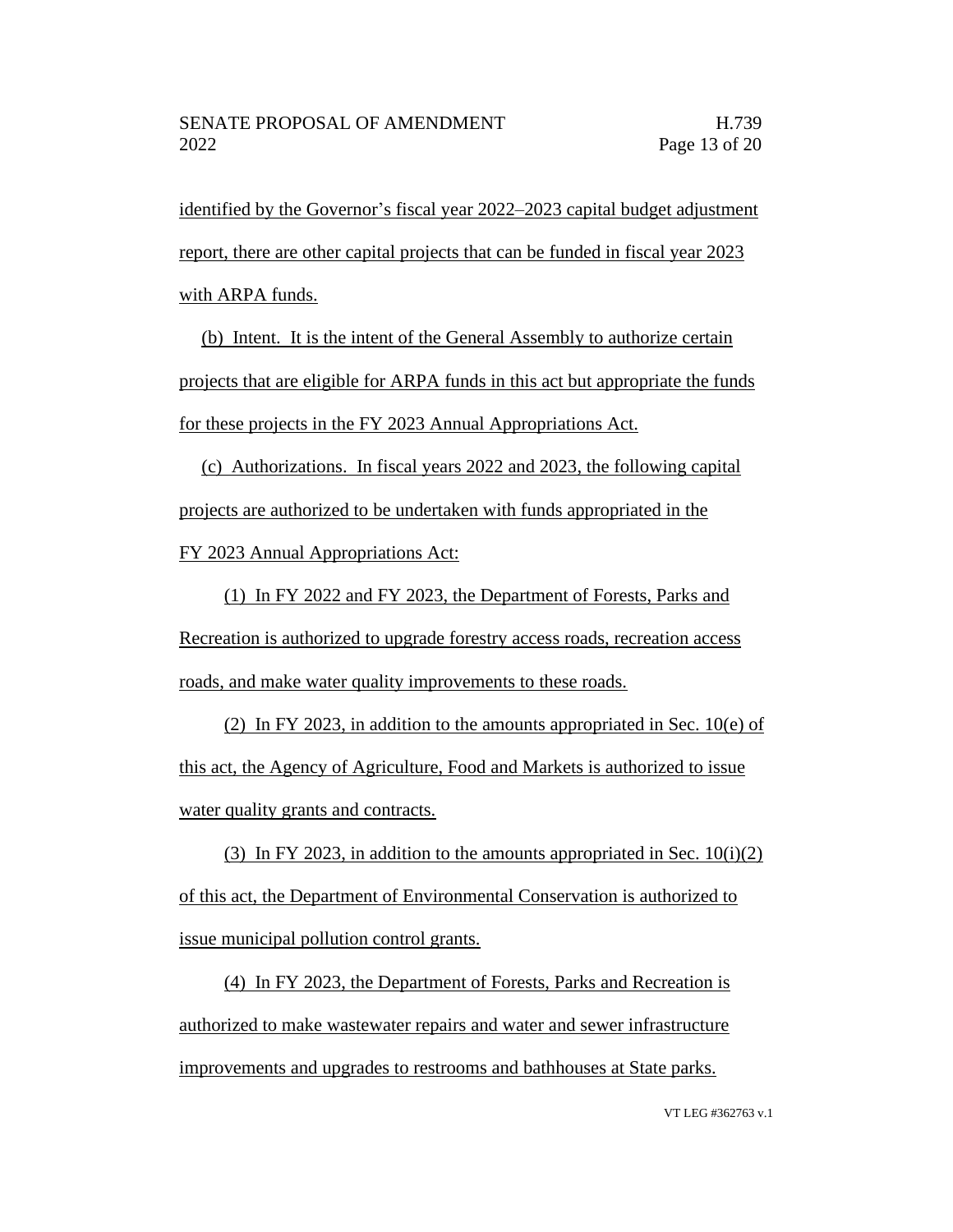(5) In FY 2023, in addition to the amount appropriated in Sec.  $10(i)(1)(A)$  of this act, the Vermont Housing and Conservation Board is authorized to issue grants for water quality improvement projects.

(6) In FY 2023, the Vermont Historical Society is authorized to make upgrades and repairs to the HVAC system at the Vermont History Center in Barre.

(7) The Department of Buildings and General Services is authorized to begin design and construction for the expansion of the State House in Montpelier.

(8) The Judiciary is authorized to make HVAC improvements to county courthouses.

Sec. 13. 2021 Acts and Resolves No. 50, Sec. 18 is amended to read:

Sec. 18. REALLOCATION OF FUNDS; TRANSFER OF FUNDS

(a) The following sums are reallocated to the Department of Buildings and General Services from prior capital appropriations to defray expenditures authorized in Sec. 2 of this act:

\* \* \*

(4) of the amount appropriated in 2015 Acts and Resolves No. 26, Sec. 2(b)(5) (major maintenance):  $$35,475.94$ 

(5) of the amount appropriated in 2015 Acts and Resolves No. 26, Sec. 2(c)(11) (Southern State Correctional Facility, copper waterline

VT LEG #362763 v.1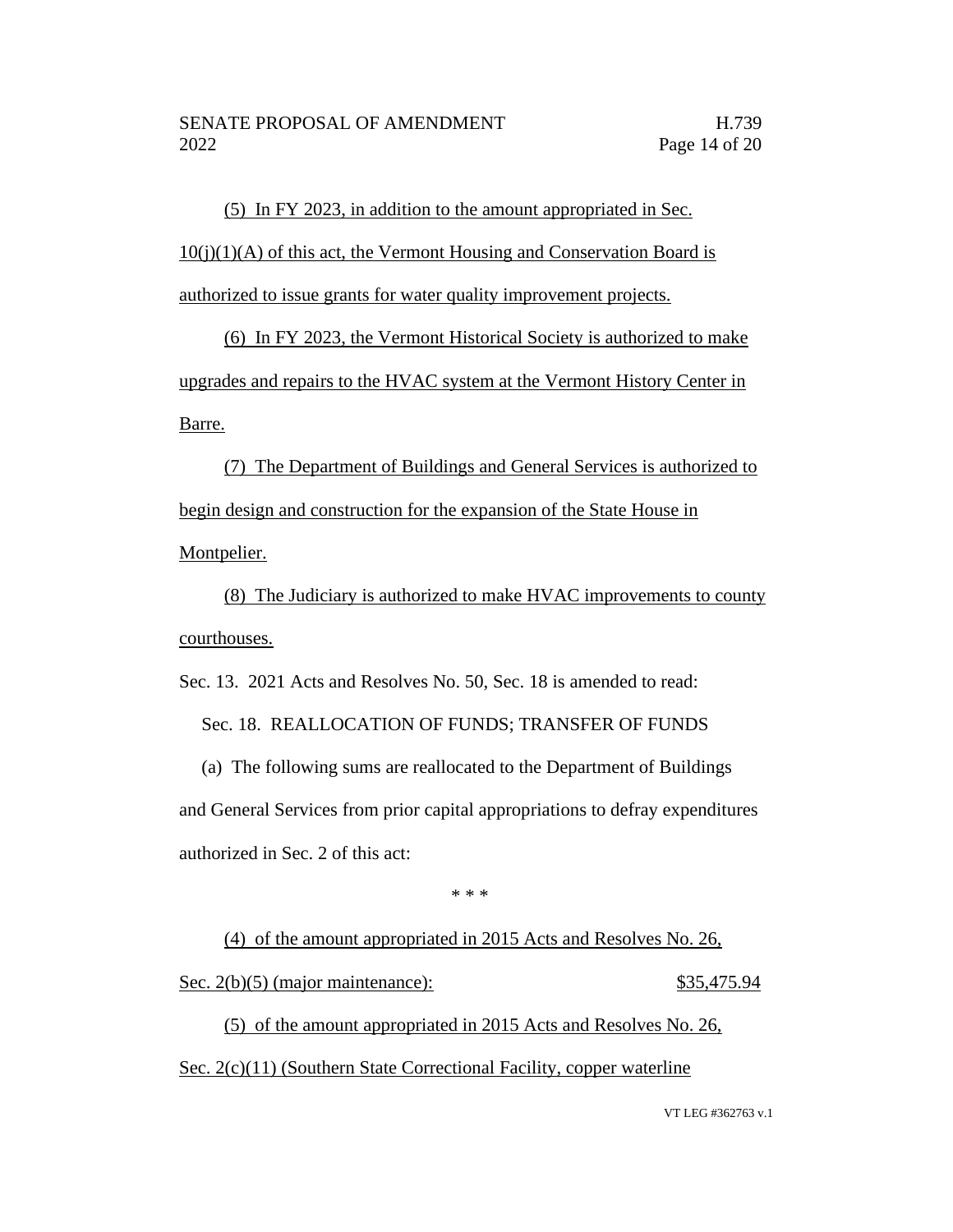replacement):  $$82,851.42$ 

(6) of the amount appropriated in 2016 Acts and Resolves No. 160, Sec. 2(c)(15) (Southern State Correctional Facility, steam line replacement): \$147,068.63 (7) of the amount appropriated in 2016 Acts and Resolves No. 160, Sec. 2(c)(16) (Statewide, ADA projects, State-owned buildings and courthouses): \$52,460.30 (8) of the amount appropriated in 2016 Acts and Resolves No. 160, Sec. 2(c)(19) (Waterbury State Office Complex project, true up): \$11,016.00 (9) of the amount appropriated in 2016 Acts and Resolves No. 160, Sec. 13(c)(2) (Westminster, DPS Facility, project cost adjustment for unanticipated site conditions and code modifications): \$4,522.99 (10) of the amount appropriated in 2017 Acts and Resolves No. 84 Sec. 2(b)(2) (Statewide – Major Maintenance): \$53,755.21 (11) of the amount appropriated in 2017 Acts and Resolves No. 84,

Sec. 2(b)(6) (Randolph, Agencies of Agriculture, Food and Markets and of

Natural Resources, collaborative laboratory, construction): \$156,275.91

(12) of the amount appropriated in 2017 Acts and Resolves No. 84, Sec. 2(b)(7) (Springfield, Southern State Correctional Facility, completion of the steamline replacement):  $$36,382.55$ 

(13) of the amount appropriated in 2017 Acts and Resolves No. 84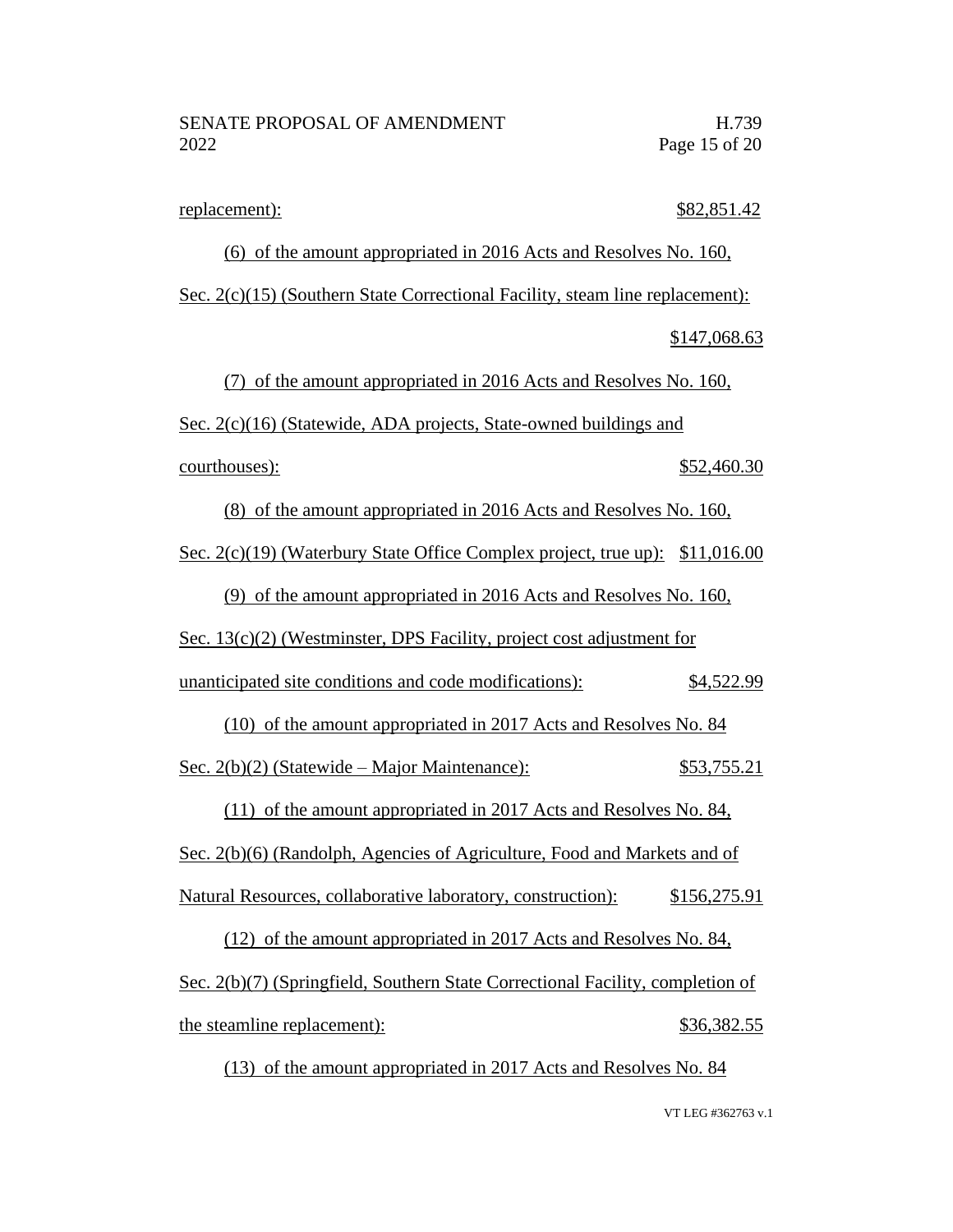Sec. 2(b)(9) (Newport, Northern State Correctional Facility Door Control replacement: \$72,287.54

(14) of the amount appropriated in 2018 Acts and Resolves No. 190,

Sec. 2(c)(2) (Statewide, major maintenance): \$26,921.21

(15) of the amount appropriated in 2018 Acts and Resolves No. 190,

Sec. 2(c)(18) (Rutland, Marble Valley Regional Correctional Facility):

## \$2,850.00

(16) of the amount appropriated in 2018 Acts and Resolves No. 190, Sec. 2(c)(8) (Waterbury State Office Complex, Weeks building renovation and fit-up): \$224,387.21

(17) of the amount appropriated in 2018 Acts and Resolves No. 190,

Sec. 2(c)(17) (Waterbury State Office Complex, Stanley and Wasson, demolition of Stanley Hall, and programming, schematic design, and design development for Wasson Hall):  $$265,247.20$ 

(18) of the amount appropriated in 2018 Acts and Resolves No. 190,

Sec. 6(a)(9) (E-911 compliance grants): \$39,156.48

(19) of the amount appropriated in 2018 Acts and Resolves No. 190,

Sec.  $11(e)(1)(B)$  (phosphorous removal equipment):  $$58,890.00$ 

(20) of the amount appropriated in 2018 Acts and Resolves No. 190, Sec. 16(c)(a) (NEK fiber network): \$209,291.36

(21) of the amount appropriated in 2019 Acts and Resolves No. 42,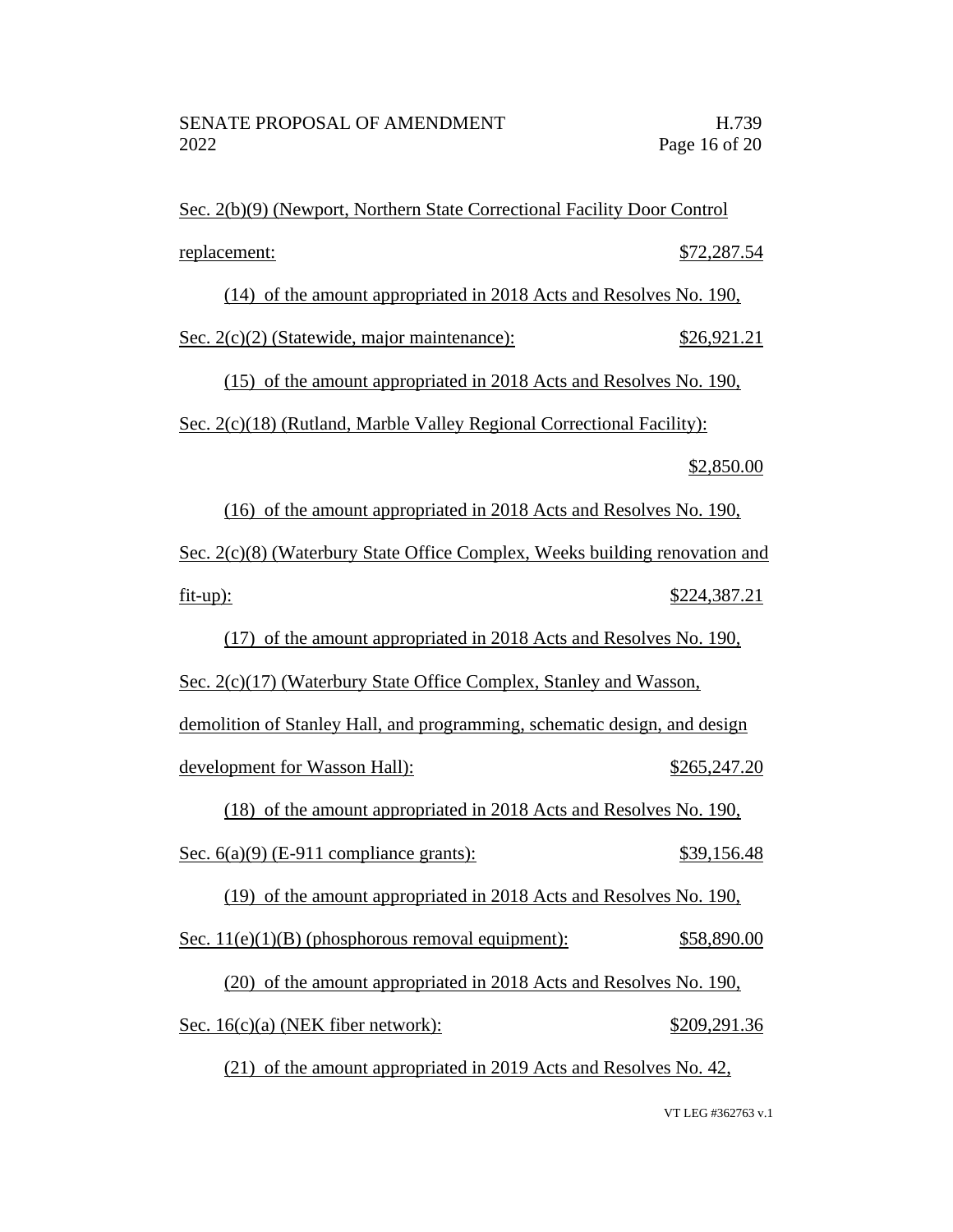| Sec. 2(b)(6) (120 State Street):                                                | \$800,000.00 |
|---------------------------------------------------------------------------------|--------------|
| (22) of the amount appropriated in 2019 Acts and Resolves No. 42,               |              |
| Sec. $10(b)(2)$ rustic cabin construction):                                     | \$775,409.25 |
| (23) of the amount appropriated in 2019 Acts and Resolves No. 42,               |              |
| Sec. $17(a)(1)$ (stand-alone digital public address system):                    | \$147,177.00 |
| (24) of the amount appropriated in 2019 Acts and Resolves No. 42,               |              |
| Sec. 17(b) (stand-alone digital public address system):                         | \$174,888.00 |
| (25) of the amount appropriated in 2019 Acts and Resolves No. 42, Sec.          |              |
| $3(c)(5)$ , as added by 2020 Acts and Resolves No. 139, Sec. 2 (Windsor and St. |              |
| Johnsbury, site preparation, relocation, and rebuild of a greenhouse at the     |              |
| Caledonia County Workcamp from the former Southeast State Correctional          |              |
| Facility):                                                                      | \$162,872.00 |

\* \* \*

Total Reallocations and Transfers – Section 18 \$4,198,694.44 \$7,737,808.64 Sec. 14. 2021 Acts and Resolves No. 50, Sec. 19 is amended to read:

Sec. 19. GENERAL OBLIGATION BONDS AND APPROPRIATIONS

(a) The State Treasurer is authorized to issue general obligation bonds in the amount of \$123,180,000.00 for the purpose of funding the appropriations of this act. The State Treasurer, with the approval of the Governor, shall determine the appropriate form and maturity of the bonds authorized by this section consistent with the underlying nature of the appropriation to be funded.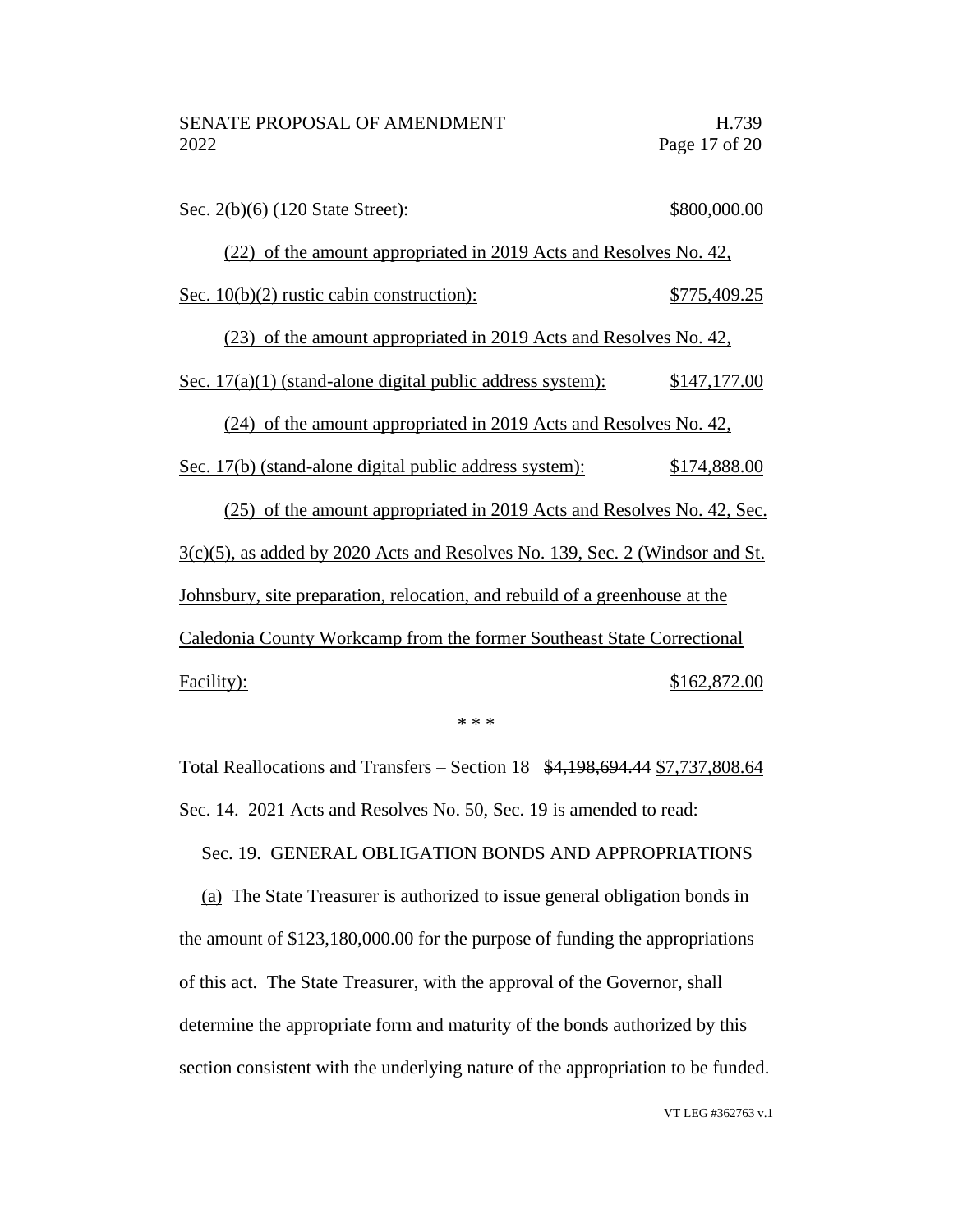The State Treasurer shall allocate the estimated cost of bond issuance or issuances to the entities to which funds are appropriated pursuant to this section and for which bonding is required as the source of funds, pursuant to 32 V.S.A. § 954.

(b) The State Treasurer is authorized to issue additional general obligation bonds in the amount of \$12,840,163.00 that were previously appropriated but unissued under 2021 Acts and Resolves No. 50 for the purpose of funding the appropriations in this act.

Total Revenues – Section 19 \$123,180,000.00 \$136,020,163.00 Sec. 15. 2013 Acts and Resolves No. 1, Sec. 100(c), as amended by 2014 Acts and Resolves No. 179, Sec. E.113.1, 2015 Acts and Resolves No. 58, Sec. E.113.1, 2017 Acts and Resolves No. 84, Sec. 29, 2018 Acts and Resolves No. 190, Sec. 18, 2019 Acts and Resolves No. 42, Sec. 25, 2020 Acts and Resolves No. 139, Sec. 19, and 2021 Acts and Resolves No. 50, Sec. 24, is further amended to read:

(c) Sec. 97 (general obligation debt financing) shall take effect on  $\frac{\text{July } 1,}{\text{July } 1}$ 2023 June 30, 2022.

Sec. 16. 2021 Acts and Resolves No. 50, Sec. 21a is amended to read:

Sec. 21a. 43 BALDWIN STREET; SALE OF PROPERTY PROPERTIES

(a) The Commissioner of Buildings and General Services is authorized to sell the property located at 13 Baldwin Street in Montpelier, Vermont, pursuant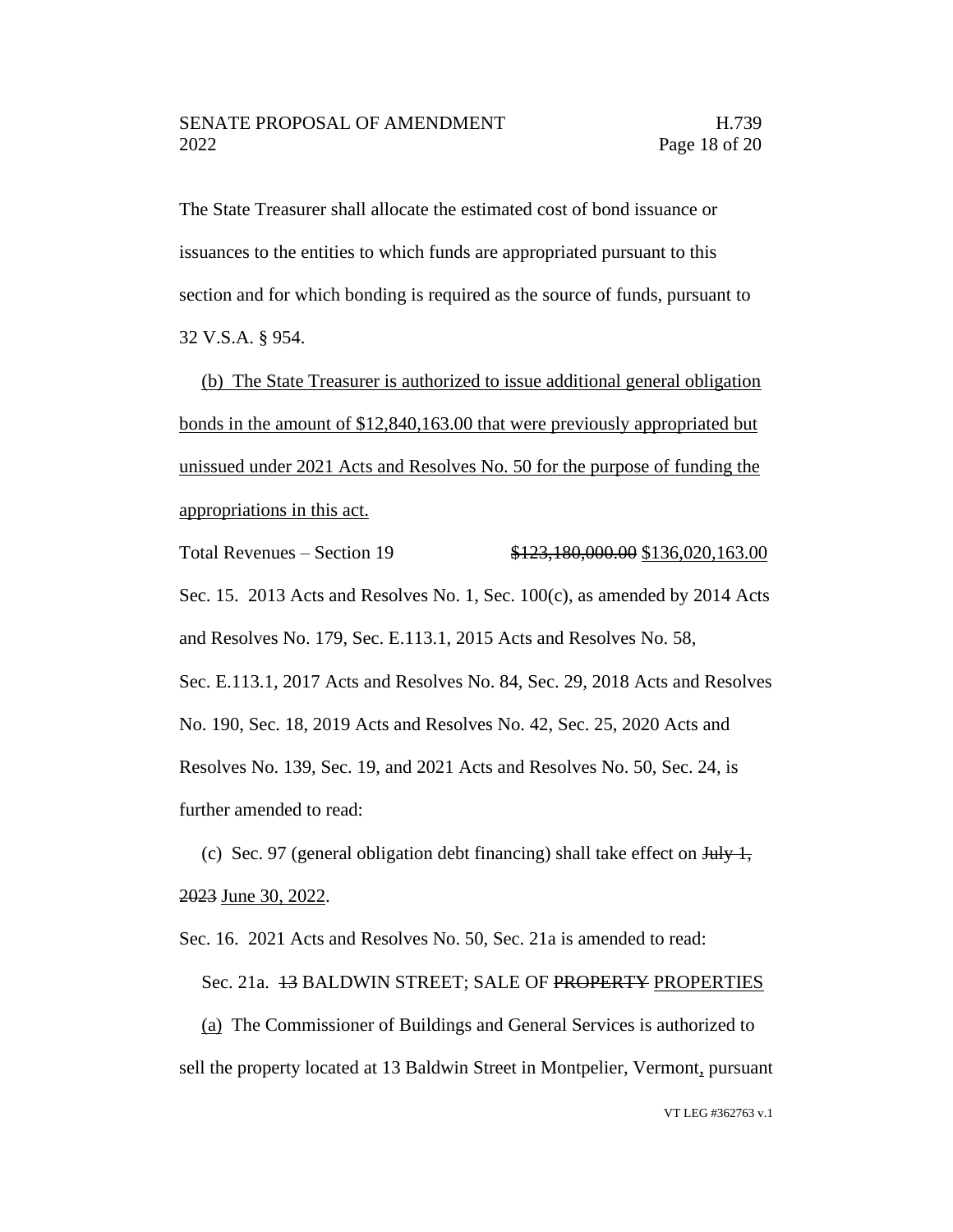to the requirements of 29 V.S.A. § 166. The To the extent that there are sufficient proceeds from the sale shall be appropriated to future capital construction projects, the Department of Buildings and General Services is authorized to use up to \$300,000.00 in FY 2023 for the project described in Sec.  $2(c)(1)$  of this act.

(b) The Commissioner of Buildings and General Services is authorized to sell the property located at 14–16 Baldwin Street in Montpelier, Vermont, pursuant to the requirements of 29 V.S.A. § 166. The proceeds of the sale of 14–16 Baldwin Street shall be appropriated to future capital construction projects.

(c) The Commissioner of Buildings and General Services is authorized to sell the property located at 9 Baldwin Street in Montpelier, Vermont, contingent upon the completed relocation of the Office of Legislative Information Technology to 133 State Street. The proceeds from the sale shall be appropriated to future capital construction projects.

Sec. 17. 2021 Acts and Resolves No. 50, Sec. 25b is added to read:

Sec. 25b. REDUCING CARBON INTENSITY; STATE BUILDINGS;

# STATE ENERGY MANAGEMENT PROGRAM; INTENT

(a) It is the intent of the General Assembly that the Department of Buildings and General Services implement strategies as soon as practicable to reduce carbon intensity in buildings under the jurisdiction of the Department.